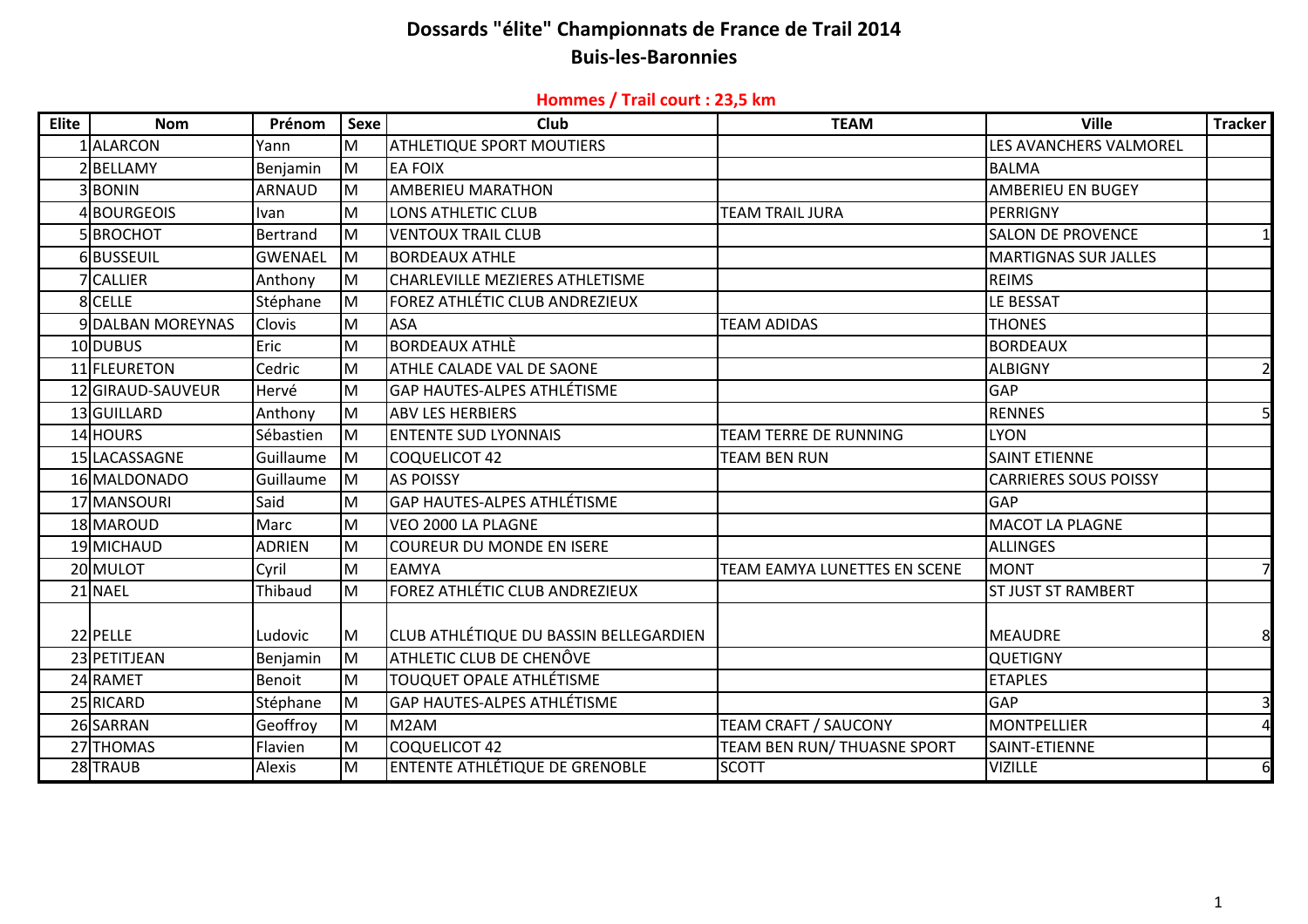# Dossards "élite" Championnats de France de Trail 2014 **Buis-les-Baronnies**

### Femmes / Trail court : 23,5 km

| Elite | <b>Nom</b>     | Prénom       | Sexe | <b>Club</b>                           | <b>TEAM</b>                | <b>Ville</b>             | Tracker |
|-------|----------------|--------------|------|---------------------------------------|----------------------------|--------------------------|---------|
|       | 31 BOLLONJEON  | Elisa        |      | TAILLEFER TEAM TRAIL                  | TEAM ISOSTAR               | SAINTE-CÉCILE-LES-VIGNES |         |
|       | 32 BOTELLA     | Pascale      |      | <b>CLUB SPORTIF MUNICIPAL SEYNOIS</b> | <b>TEAM PASSION COURSE</b> | LA SEYNE SUR MER         |         |
|       | 33 BOVERO      | Séverine     |      | ATHLÉ SAINT JULIEN 74                 |                            | <b>IROCHETAILLER</b>     | 13      |
|       | 34 CAMBOULIVES | Aline        |      | ATHLÉ ST-JULIEN 74                    |                            | <b>IST JORIOZ</b>        | 10      |
|       | 35 CHIRON      | <b>CELIA</b> |      | <b>COUREUR DU MONDE EN ISERE</b>      |                            | <b>ALLINGES</b>          |         |
|       | 36 COMBE       | Julia        |      | ENTENTE ATHLÉTIQUE DE GRENOBLE        | <b>BROOKS</b>              | <b>VIZILLE</b>           | 14      |
|       | 37 COUSIN      | Fanny        |      | <b>AC TASSIN</b>                      |                            | <b>FRANCHEVILLE</b>      |         |
|       | 38 DEWALLE     | Chrisel      |      | ATHLÉ ST-JULIEN 74                    |                            | <b>CORNIER</b>           | 12      |
|       | 39 EHRSTROM    | Sabine       |      | <b>ENTENTE ATHLÉTIQUE DE GRENOBLE</b> | <b>OPTISPORT</b>           | <b>VIZILLE</b>           | 15      |
|       | 40 LAFAYE      | Céline       |      | ENTENTE ATHLÉTIQUE DE GRENOBLE        | <b>SCOTT</b>               | <b>VIZILLE</b>           | 11      |
|       | 41 MEACHEN     | Raphaele     |      | <b>AS REMIREMONT HV</b>               |                            | <b>BASSE SUR LE RUPT</b> |         |
|       | 42 MONIER      | Christelle   |      | <b>ACNM</b>                           |                            | LAPALME                  |         |
|       | 43 PANTHEON    | Adelaide     |      | <b>CLERMONT ATHLETISME</b>            |                            | LA BOURBOULE             |         |
|       | 44 RINGOT      | Stephanie    |      | <b>AC OUTREAU</b>                     | <b>AIRSPIRE</b>            | <b>EQUIHEN PLAGE</b>     |         |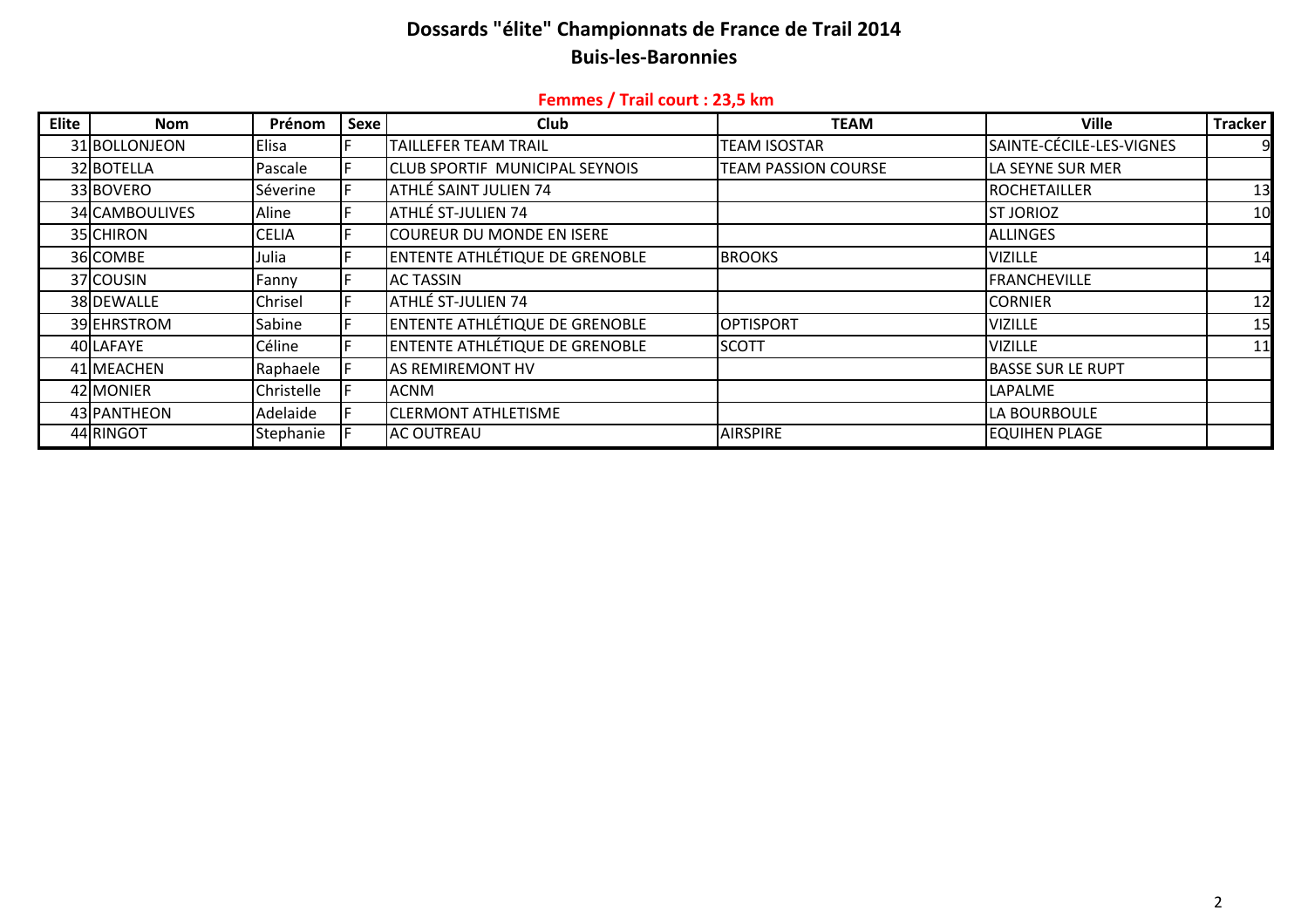## **Dossards "élite" Championnats de France de Trail 2014 Buis‐les‐Baronnies**

#### **Hommes / Trail long: 60,8 km**

| <b>Elite</b> | <b>Nom</b>         | Prénom          | Sexe       | Club                                          | <b>TEAM</b>                       | <b>Ville</b>               | Tracker |
|--------------|--------------------|-----------------|------------|-----------------------------------------------|-----------------------------------|----------------------------|---------|
|              | 1001 ALLONGUE      | Antoine         | M          | <b>TRAIL NATURE COLLOBRIERES</b>              | TEAM OUTDOOR PARIS - ADIDAS       | <b>PARIS</b>               |         |
|              | 1002 CHARTOIRE     | Fabien          | lм         | <b>COURIR EN LIVRADOIS FOREZ</b>              | RUNNING SHOP / ADIDAS             | LA ROCHE NOIRE             | 23      |
|              | 1003 COURT         | SYLVAIN         | İМ         |                                               | ADIDAS                            | LE HAILLAN                 | 18      |
|              | 1004 CURIEN        | Yann            | M          | <b>FAUCIGNY ATHLÉTIC CLUB</b>                 | <b>TEAM SIGVARIS</b>              | <b>CLUSES</b>              | 25      |
|              |                    |                 |            |                                               |                                   |                            |         |
|              | 1005 DAVID         | Emmanuel M      |            | <b>DIJON UC</b>                               |                                   | THOREY-EN-PLAINE           |         |
|              | 1006 DOUVRY        | Damien          | M          | FREERUN                                       |                                   | LA ROCHELLE                |         |
|              | 1007 DUNAND PALLAZ | <b>AURELIEN</b> | <b>I</b> M |                                               |                                   | <b>MARTHOD</b>             |         |
|              |                    |                 |            |                                               |                                   |                            |         |
|              | 1008 GAULT         | Emmanuel M      |            | <b>FREE RUN 72</b>                            | <b>TEAM ASICS TRAIL FRANCE</b>    | <b>UZES</b>                | 20      |
|              | 1009 HAYETINE      | Alexandre       | M          | <b>CAB BELLEGARDIEN</b>                       |                                   | <b>SAINT GERVAIS</b>       |         |
|              | 1010 HAYETINE      | Denis           | M          | <b>CAB BELLEGARDIEN</b>                       |                                   | <b>SAINT GERVAIS</b>       |         |
|              | 1011 JOUSSELME     | Eric            | M          | <b>EARV</b>                                   |                                   | <b>TOURNON SUR RHONE</b>   |         |
|              | 1012 LEJEUNE       | <b>FREDERIC</b> | lм         |                                               |                                   | <b>VILLE D AVRAY</b>       |         |
|              | 1013 MARTIN        | <b>Nicolas</b>  | M          | <b>ENTENTE ATHLÉTIQUE DE GRENOBLE</b>         | <b>SIGVARIS</b>                   | <b>VIZILLE</b>             | 19      |
|              | 1014 MARTINEZ      | Mathieu         | M          | <b>ASRHV VALLÉE DES LACS</b>                  | <b>TEAM SCOTT-ODLO-LED LENSER</b> | XONRUPT-LONGEMER           |         |
|              | 1015 PERRIGNON     | Arnaud          | M          | <b>S/L AC PONTARLIER</b>                      | <b>TEAM ASICS TRAIL</b>           | <b>NODS</b>                | 21      |
|              |                    |                 |            |                                               |                                   |                            |         |
|              | 1016 POMMERET      | Ludovic         | M          | <b>CLUB ATHLÉTIQUE DU BASSIN BELLEGARDIEN</b> |                                   | <b>FERNEY VOLTAIRE</b>     |         |
|              | 1017 PROST         | Philippe        | M          | ATHLÉTIC CLUB SECTEUR MONISTROL               |                                   | <b>MONISTROL SUR LOIRE</b> |         |
|              | 1018 RANCON        | Julien          | M          | ENTENTE ATHLÉTIQUE DE GRENOBLE                | <b>ADIDAS</b>                     | <b>VIZILLE</b>             | 17      |
|              | 1019 REYT          | Martin          | M          | <b>FAUCIGNY ATHLETIC CLUB</b>                 |                                   | <b>ALLONZIER LA CAILLE</b> |         |
|              | 1020 SAINT GIRONS  | <b>Thomas</b>   | M          | <b>CPL PRIMAUBE</b>                           | <b>TEAM ASICS</b>                 | <b>RODEZ</b>               | 22      |
|              | 1021 SPEHLER       | Sébastien       | <b>M</b>   | <b>CSL NEUF-BRISACH (PCA COLMAR)</b>          |                                   | <b>BASSEMBERG</b>          | 16      |
|              | 1022 STEPHAN       | Quentin         | M          | <b>COLMAR MARATHON CLUB</b>                   | <b>COLMAR MARATHON CLUB</b>       | <b>CHAMONIX MONT BLANC</b> | 24      |
|              | <b>1023 VIET</b>   | Vincent         | Iм         | <b>ESMONTGERON ATHLETISME</b>                 |                                   | <b>SAINT MAURICE</b>       |         |